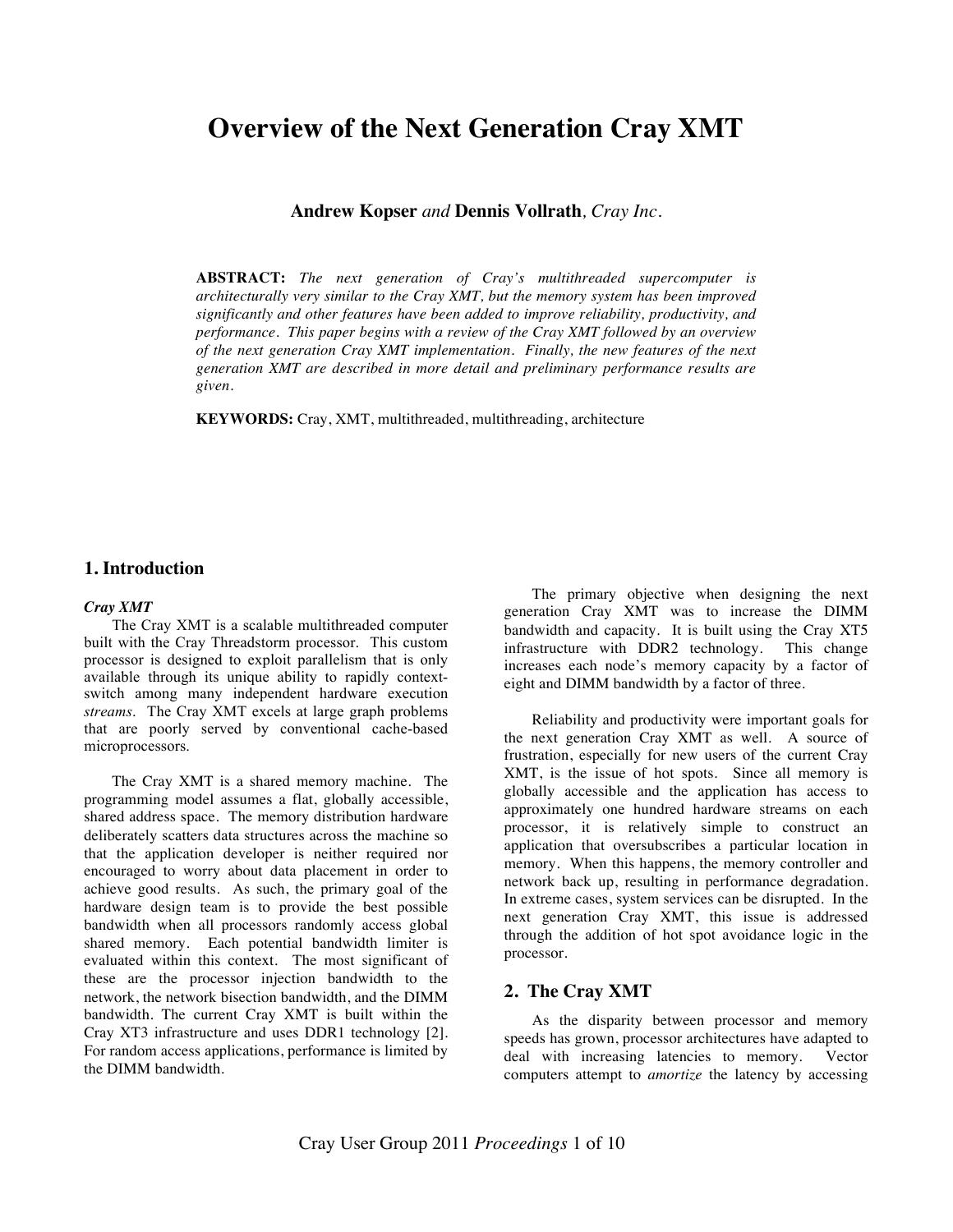data in large blocks. Cache-based architectures attempt to *reduce* the latency by keeping the working set of the application in the processor's cache. However, when spatial and temporal locality of data is minimal, such as in many graph applications, these methods are not as effective. Multithreaded processors *tolerate* memory latency by working on many independent threads in parallel [1].

On the Cray XMT, threads are very lightweight software objects. Threads are mapped onto hardware *streams*. A stream stores the thread state and executes its instructions. Stream creation requires a single instruction and may be executed from user space. Typically, the compiler generates many more threads than the number of streams in the machine. These threads are multiplexed onto the hardware streams.

To facilitate coordination among many streams, the Cray XMT supports *extended memory semantics*. Each 64-bit word of memory in the Cray XMT is tagged with several state bits, the most important of which is the *full/empty* bit. Each memory operation can interact with the full/empty bit. For example, the *readfe* operation waits for a memory location to be full, loads it, and atomically sets it empty. This functionality allows for very fine-grained synchronization among streams.

## *2.1 The Cray XMT Blade*

A logical view of the Cray XMT blade is shown in Figure 1. Each of four Cray Threadstorm3 processors is connected to four DDR1 DIMMs. Each processor is connected to a Cray Seastar network chip with a HyperTransport link. The remaining Cray Seastar network links are not shown here.



Figure 1: Cray XMT Blade Logical View

#### *2.2 The Cray Threadstorm3*

A high level view of the Cray Threadstorm3 used by the Cray XMT is shown in Figure 2. All memory references pass through a crossbar switch. Remote memory traffic is sent through a HyperTransport link to the network.



Figure 2: Cray Threadstorm3

#### *2.3 Cray Threadstorm Processor*

The Cray Threadstorm processor contains 128 independent instruction *streams*. Each stream includes its own complete set of register state. On each clock cycle, the instruction issue unit selects a stream to execute from among the pool of ready streams. Each instruction consists of up to three *operations*, one from each of three execution units. The *A-unit* performs arithmetic operations as well as a rich set of bit and bit matrix operations. The *C-unit* is responsible for branching but also includes arithmetic and bit operations. The *M-unit* handles all memory references. When an *M-operation* is issued, the associated *lookahead* field in the instruction indicates how many more instructions may be executed by this stream before the M-operation completes. This allows each stream to keep running while up to eight memory references are being serviced on its behalf by the M-unit.



Figure 3: Cray Threadstorm CPU

Each application runs in one of sixteen protection domains. Each protection domain contains program and data state descriptors that define the privileges and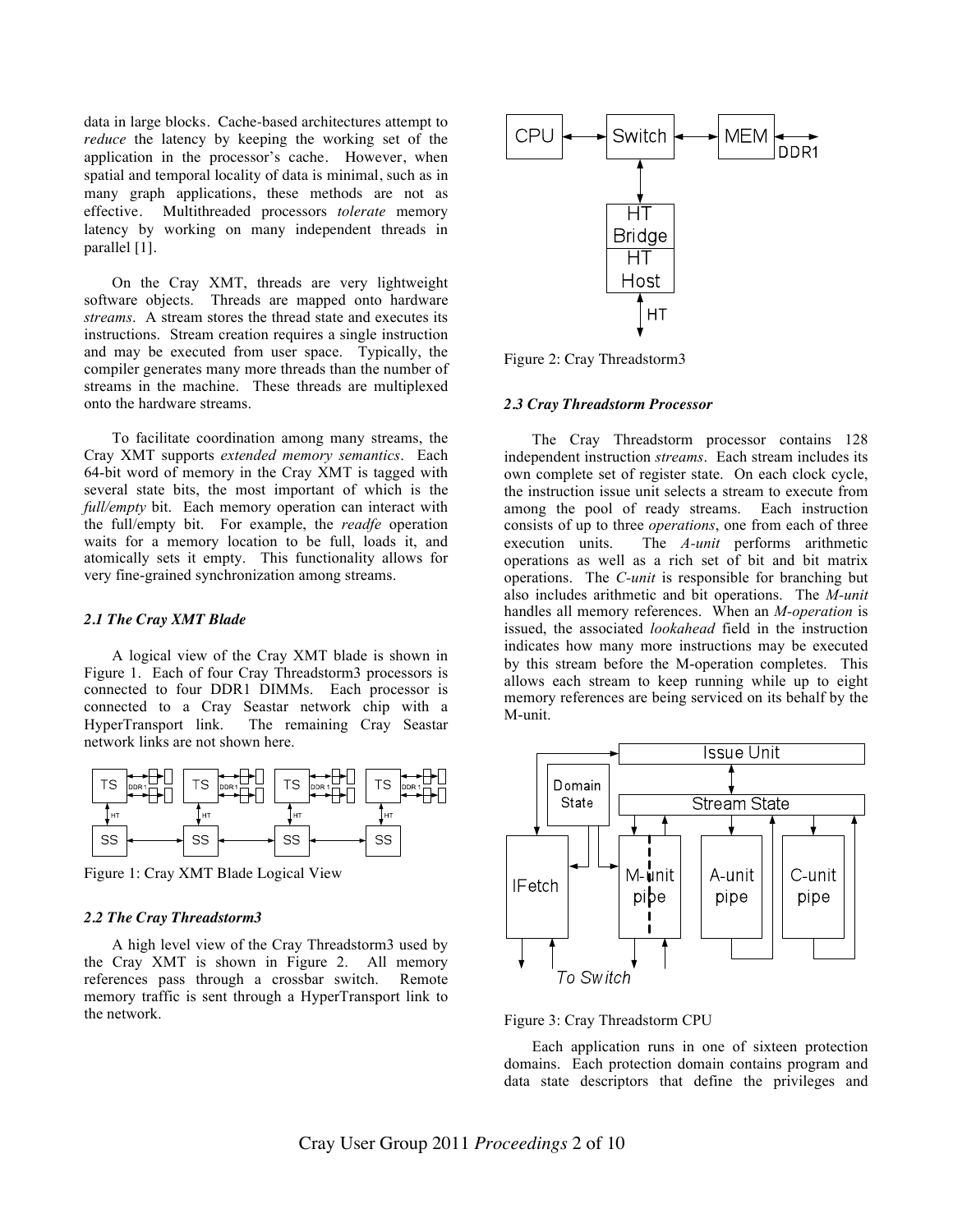mappings for streams executing within that domain. Each protection domain also includes a variety of performance counters.

## *2.4 M-unit*

When the M-unit receives an M-operation from the instruction issue unit, it first stores the information needed to retry the operation in the Data Control and Data Value Registers. Assuming the virtual address is valid, the data address translation proceeds as follows. First, the segment number of the virtual address is used to select a data map entry. Data map entries are stored in memory and cached by the data map translation lookaside buffer (DTLB) in the M-unit. The data map entry is used to relocate the virtual address into a logical unit number and logical unit offset. In addition, the data map entry specifies whether the address is to be *scrambled* and/or *distributed*. Certain local data structures, such as the program text and the data map entries themselves, are neither scrambled nor distributed. Most addresses, however, are both scrambled and distributed. The purpose of scrambling and distribution is to guarantee that memory references of any access pattern larger than a cache line are evenly spread across all memory controllers and memory banks. Scrambling and distribution does not affect the lower six bits (the cache line offset) of the address. During the scrambling step, the logical unit offset is multiplied by a constant bit matrix in order to hash the address. To distribute, the logical unit number and the scrambled offset are appended and then divided by the system size. The quotient is the physical unit offset and the residue is the physical unit number.

When data address translation has completed successfully, if the M-unit has the appropriate network credits, the M-unit releases the packet to the Switch. If the address is local, it is directed to the on-chip memory controller. Otherwise, it is sent over the HyperTransport link to the network. When a normal response arrives at the M-unit, if the operation was a load, the M-unit updates the register file with the data result. It also informs the instruction issue logic that it has completed so that the barrier created by the operation's lookahead value may be lifted. If an M-operation was a synchronized operation such as a *readfe* operation, the M-unit may receive a busy response instead of a normal response. In this case, the M-unit puts the operation in its Retry Queue. When traffic permits, the M-unit retries the operation. These retries do not use instruction issue slots but they do use network and memory bandwidth. The M-unit keeps track of how many times each operation has been retried. Eventually, the operation either completes successfully or exceeds its retry limit as specified by the data state descriptor. In this case, an exception is raised and the trap handler takes over.



Figure 4: M-unit

#### *2.5 Remote Memory Access*

Both the Cray Threadstorm processor and the Cray Seastar network ASIC contain a Remote Memory Access (RMA) block. The RMA blocks reside on either end of the HyperTransport link and serve three important purposes. First, the RMA blocks allow up to 512TB of memory to be referenced directly without the need for messaging, windowing, or remote translation. Second, support is provided for the Cray XMT's extended memory semantics, which require a richer set of function, control, and response codes than may be achieved natively with HyperTransport. Finally, multiple remote references are *encapsulated* into each HyperTransport packet to allow more efficient use of the interface.

All RMA traffic is sent across the HyperTransport link in the form of posted writes. As requests are received in the HT Bridge on the Cray Threadstorm, the RMA block encapsulates these requests into the 64-byte payload of a posted write packet. The eight-byte HyperTransport header is used primarily to identify the packet as an RMA packet. On the Cray Seastar, the HyperTransport packet is unpacked and each request is sent to the appropriate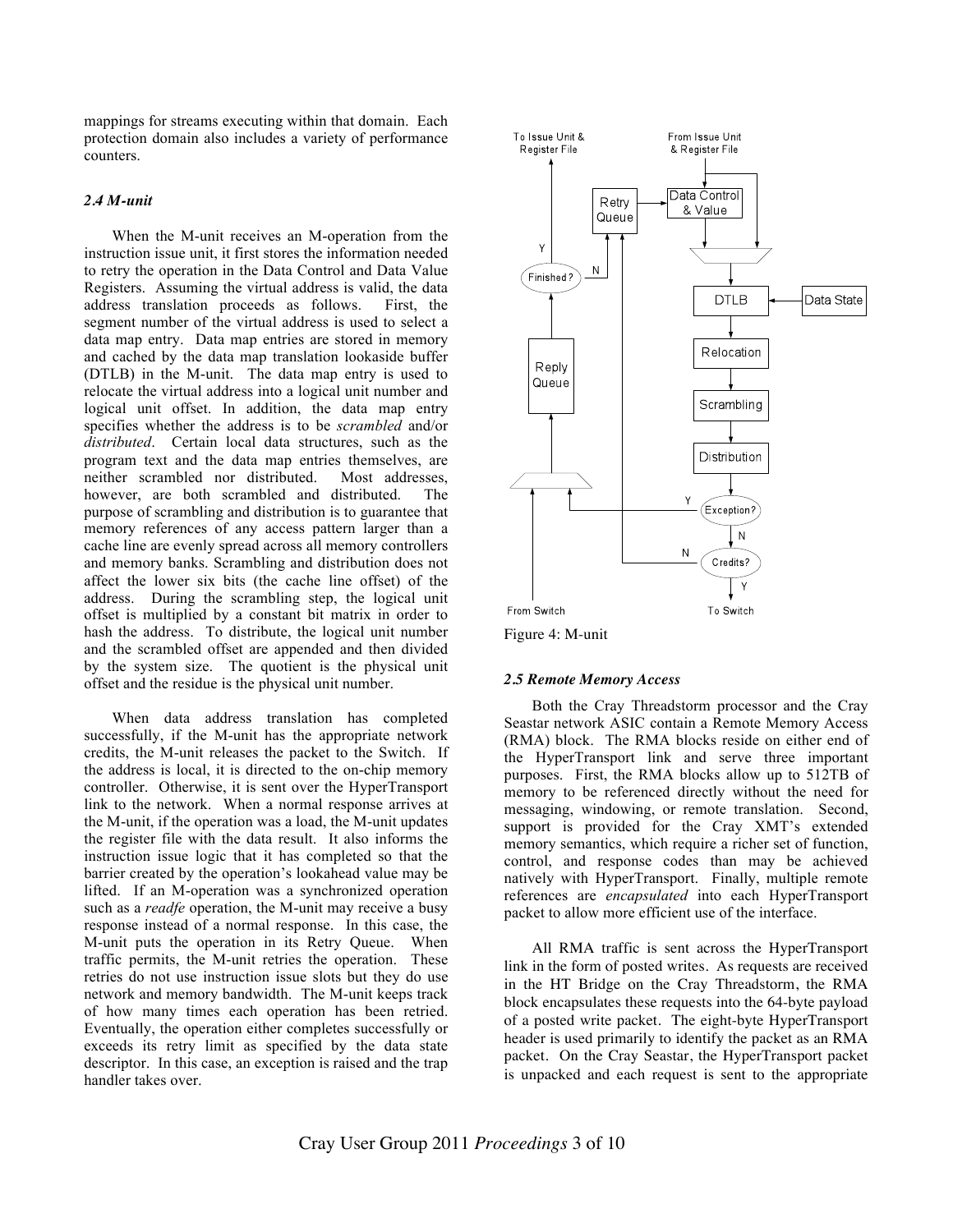node. When a request packet arrives at its destination at the remote node, it is encapsulated on the Seastar with other requests, sent over the HyperTransport link, and once again unpacked on the Cray Threadstorm. This process is repeated in reverse for response packets. For symmetric traffic (each node making and servicing requests simultaneously), this method allows the Cray Threadstorm to sustain 100 million single word memory references per second.

## *2.6 Memory System.*

The Cray XMT memory system processes requests from local and remote CPUs as well as the Seastar DMA engines. Memory operations can succeed or fail based upon the access control bits in the request used in conjunction with Extended Memory Semantics (EMS) bits contained in the memory word. These four EMS bits consist of:

- Full/Empty bit (F/E)
- Forwarding Bit<br>• Two Trap bits
- Two Trap bits

All memory words have the F/E bit defined, but only pointers can have the remaining three bits. A separate control bit in each memory word indicates whether or not the location has forward and trap bits defined.

 System memory is constructed with up to four slots of PC3200 (200MHz) DDR1 DIMMs. These are arranged in ganged pairs of two DIMMs providing a 16B data interface. The DIMMs are read in bursts of four, resulting in a complete cache line of 64 bytes read or written for each operation. While multiple words from the cache line are used in some situations, the principal mode of memory access is single word requests to random memory locations. Using 2MB DIMMs, the memory capacity is 8GB per node.

The memory system has two clock domains, 500MHz and 200MHz. Operations cross between the two domains in a synchronous manner.

A block diagram of the Cray XMT memory system is shown in Figure 5.



Figure 5: Cray XMT Memory Subsystem

## *2.6.1 Mem\_top*

The Mem top block handles traffic to and from the switch at 500MHz. It is composed of four major functional sub-blocks.

 The Request Buffer sub-block manages up to 32 data requests and eight instruction requests at a time. These are stored in a buffer and are prioritized for processing based upon age, state of the buffer cache, and a configurable instruction/data priority setting.

The Buffer Cache sub-block contains 128kB of storage and is the hub of the memory system through which all operations pass. This storage is organized as a four-way set associative cache with 512 indices. Each entry stores a complete 64B cache line and associated tag state.

If the request misses in the Buffer Cache, a DIMM read is issued to the DIMM Request Buffer. This subblock has storage for 24 reads and 24 writes. It issues read and write requests to the Denali Software DIMM controller, handles responses, and maintains storage for pending DIMM operations. The DIMM Request Buffer sub-block straddles the 500MHz / 200MHz boundary.

When a memory operation has been satisfied, it is released to the Response Pipe for processing and returned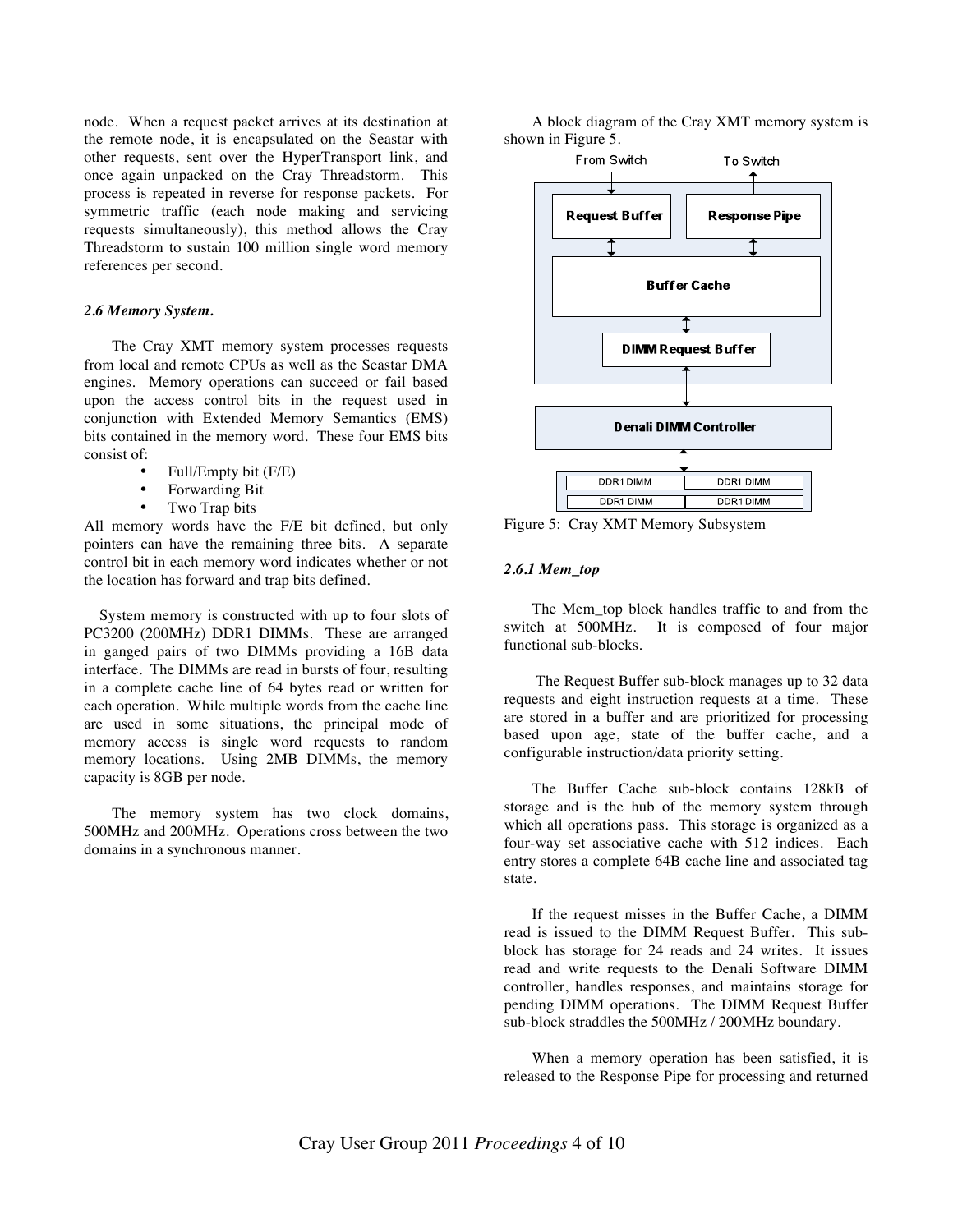to the requestor. This logic takes the current value of the memory location (now in the Buffer Cache) as well as the request information and emits a response to the Switch and potentially a modified value for memory. The AMO logic in the response pipe handles Fetch & Add, partial word stores, and pass-through functions. The returned result code is based upon the memory location's EMS bits and the requesting operation's access control bits.

## *2.6.2 DIMM Controller*

Reads that are not found in the Buffer Cache and modified cache locations that are evicted are sent to the DIMM controller. This 200MHz logic IP from Denali Software consists of RTL synthesizable Verilog code that integrates the controller and PHY functions. It schedules the DIMM operations and controls the initialization and refresh functions. Operations are scheduled to optimize the utilization of the control and data signals, thus maximizing bandwidth. A highly boot-time configurable Command and Status Register set accommodates DIMMs with different capacities and timing characteristics.

## **3. The Next Generation Cray XMT**

The next generation Cray XMT is the latest multithreaded offering from Cray. It is architecturally very similar to the original Cray XMT, but it is built with the new Cray Threadstorm4 processor in the Cray XT5 infrastructure. This infrastructure uses DDR2 technology and provides twice the number of DIMM slots per node as the Cray XMT. The Cray Threadstorm4 takes advantage of the upgraded memory system and provides important new hot spot avoidance techniques.

## *3.1 The Next Generation Cray XMT Blade*

The next generation Cray XMT Blade is shown in Figure 6. Each node includes two Cray Threadstorm4 ASICs. Those connected to the network function as processors whereas those labelled  $TS_{mc}$  operate as memory controllers only. One processor per node is sufficient to saturate the network bandwidth. The two Cray Threadstorm4 ASICs within a node are connected by a custom interface called the Node Pair Link (NPL).



Figure 6: Next Generation Cray XMT Blade

#### *3.2 The Cray Threadstorm4*

A block diagram of the Cray Threadstorm4 is shown in Figure 7. There are two significant differences as compared to the Cray Threadstorm3. First, the memory controller has been upgraded to support DDR2. Second, the NPL link has been added as another port on the Switch. Note that for the  $TS<sub>mc</sub>$  sockets in Figure 6 above, the CPU and HT interfaces are disabled.



Figure 7: Cray Threadstorm4

## **4. Next Generation XMT Memory System**

In the next generation Cray XMT, the memory system was changed to support DDR2. This is shown in Figure 8. The DIMM control block is now IP from Northwest Logic. It is internally organized into a 144-bit wide controller and two 72-bit wide PHY blocks.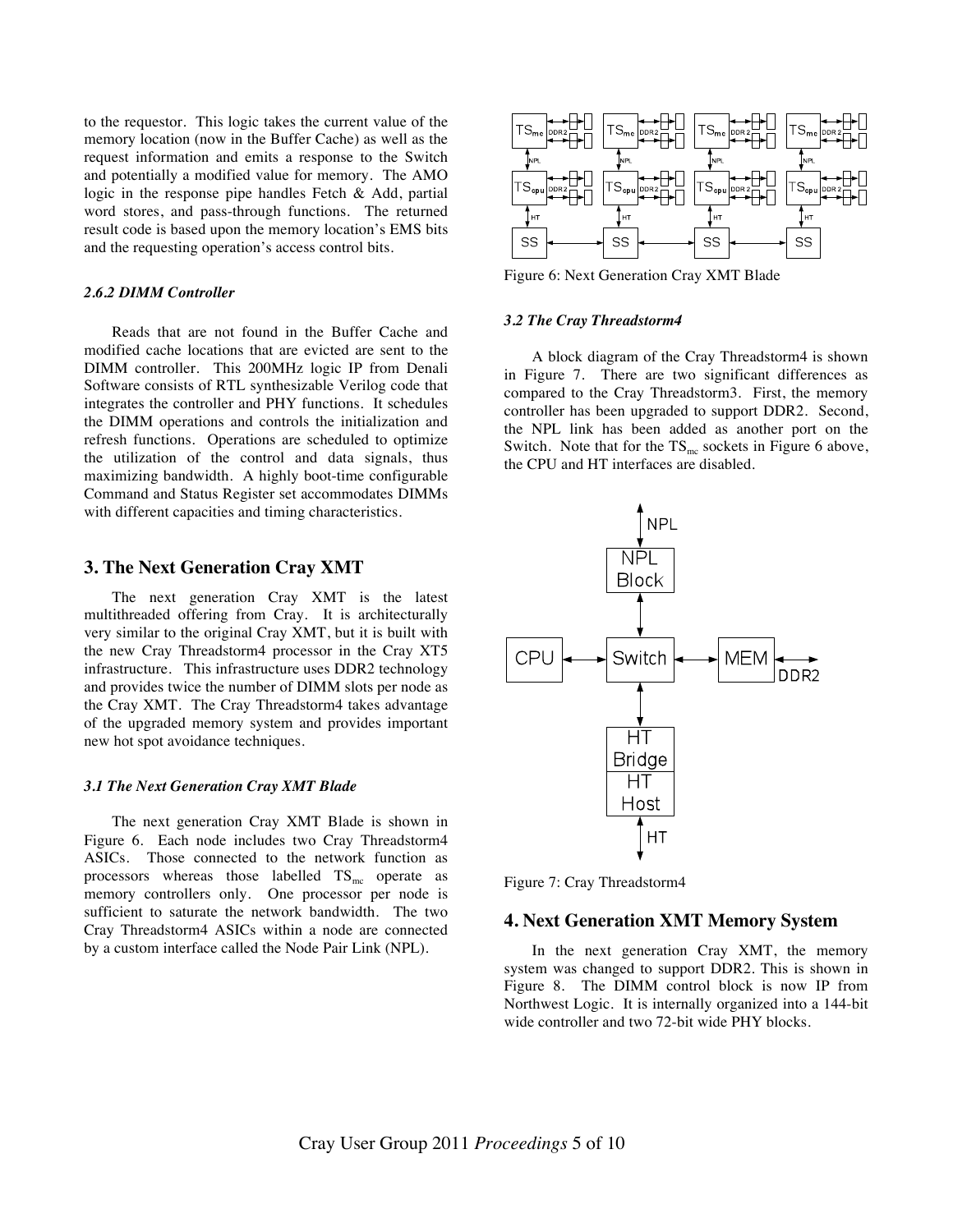

Figure 8: Next Generation XMT Memory System

#### *4.1 Why DDR2?*

With a short 18-month design cycle, keeping discretionary risks to a minimum was crucial. Towards this end, we decided to leverage existing Cray infrastructure as much as possible. By adopting proven mechanical, power, and cooling implementations, the design team could focus more on the processor design. The production-deployed Cray XT5 platform offered this opportunity. It supports registered DDR2 memory technology. In addition to risk mitigation, DDR2 also offers performance advantages to the next generation Cray XMT. When accessing memory in a Double Data Rate device, a minimum number of words must be read out in a single operation. This parameter, called the burst size, is four for DDR2. With a 16B wide memory channel and burst length of four, each access reads or writes 64 bytes of data. Since the dominant memory access mode for the Cray XMT is to single word random addresses, 56 of these bytes are often not used. We also considered DDR3, which has a minimum burst size of eight. This leads to a minimum access of 128 bytes of data, only eight of which may be used. While a DDR3 channel could run faster (twice as fast would provide equivalent single word random access bandwidth), DDR2's smaller burst size allows us to run at slower speeds with lower power and larger timing margins.

#### *4.2 Capacity*

The next generation Cray XMT supports eight DDR2 slots per node, twice that of its predecessor. With the larger capacity DIMMs available in DDR2 as compared to DDR1, the next generation Cray XMT supports up to 64GB per node, or 32TB of flat shared memory for a 512 processor system. This is an 8x improvement over the current Cray XMT.

## *4.3 Bandwidth*

Memory bandwidth was improved as well in the next generation Cray XMT. The DIMM clocks run at 300MHz, compared to the current rate of 200MHz. In addition, there are twice as many memory channels per node. This leads to a three-fold improvement in overall memory bandwidth and ensures it is not the critical system resource.

#### *4.4 RandomAccess Performance*

The RandomAccess benchmark is a good representation of the sort of application that excels on the Cray XMT. It measures the global memory bandwidth of the system when all processors make random accesses to memory. It reports billions of updates per second. Each update includes two single-word memory operations--one load and one store. On the current Cray XMT, this application is limited by DDR1 bandwidth. On the next generation Cray XMT, however, the increased memory bandwidth allows the network to be saturated as shown in Figure 9. According to the optimized results of the 2010 HPC Challenge [3], these results are only exceeded by other machines with at least one thousand processing nodes.



Figure 9: XMT RandomAccess performance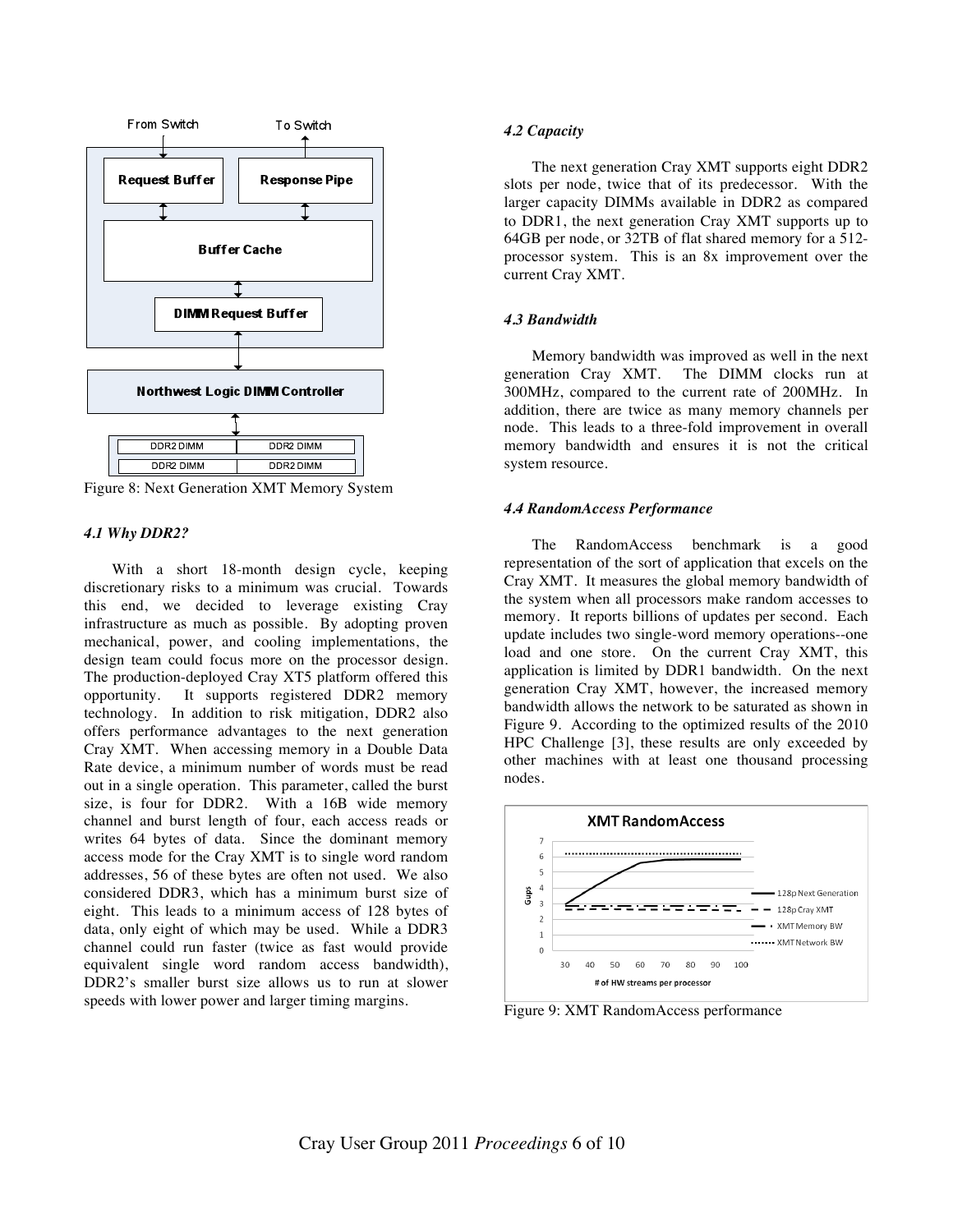## **5. Hot Spot Avoidance**

One challenge for application writers on the current Cray XMT is the inadvertent generation of hot spots. The Cray XMT provides useful synchronization primitives and atomic operations, but if all streams on the machine try to reference the same location in memory, a hot spot can be created. This causes a backup in the affected memory module that extends into the network. The typical result is poor performance for the application, but in the worst case, system services can be affected as well. For new users in particular, these sorts of problems can be difficult to diagnose. The solution often requires distributing data structures and making a simple application more complicated. In the next generation Cray XMT, this problem was addressed by adding content addressable memories (CAMs) in the processor to reduce unnecessary traffic on the network.

## *5.1 Synchronized References*

Perhaps the simplest way to generate a hot spot on the current Cray XMT is to have many streams make synchronized references to the same memory location. A *readfe* operation waits for a memory location to become full and then atomically reads the location while setting it empty. Likewise, the *writeef* operation waits for a location to become empty and then atomically writes the location while setting it full. If exclusive access to a commonly accessed data structure is maintained through these primitives, a hot spot can occur.

Consider the situation in which one stream has emptied the synchronized location and many others are trying to read it. In each Cray XMT processor, perhaps 100 streams make the same *readfe* request. The M-unit sends these *readfe* requests out onto the network. Eventually, a response is received for each of these requests. At most one response contains the requested data; the others are guaranteed to receive a busy response. Those streams that receive a busy response are retried. For an extended period of time, each processor always has about 100 requests outstanding in the network.

Since at most one of these *readfe* may succeed, it is counterproductive to release the others to the network. In the next generation Cray XMT, the *SynchRef CAM* has been added to the M-unit. When the *readfe* would be injected into the Switch, it checks in the SynchRef CAM first. If a matching address is found, the *readfe* operation is returned to the Retry Queue. Otherwise, the address is added to the CAM and the operation proceeds normally. Thus, each processor never has more than one *readfe* operation outstanding to the same location.



Figure 10: SynchRef CAM operation

## *5.2 readfe Reduction*

}

To test the effectiveness of the SynchRef CAM, an extremely degenerate program was tested on 128 processor versions of the current and next generation Cray XMT. This program performs a million-element reduction on a single memory location using *readfe* and *writeef* to guarantee atomicity. As a result, only one stream at a time ever does any useful work and performance degrades as processors are added. 100 streams are requested on each processor. The kernel of the reduction is shown here:

```
for (int i=0; i < N; i++) {
     int local_sum;
    local sum = readfe(&sum);
    local sum += rand array[i];
    writeef(\&sum, local sum);
```
As shown in Figure 11, on the current Cray XMT, the application generates billions of retries and millions of retry limit traps; performance suffers as a result. It was not feasible to run the application on more than 64 processors. On the next generation Cray XMT, however, a negligible number of traps occur. At 96 and 128 processors, we begin to see more retries and traps as the network injection limit at the busy memory node becomes an issue. While this code still reflects a very poor way to perform a reduction, the next generation Cray XMT is much more forgiving than its predecessor.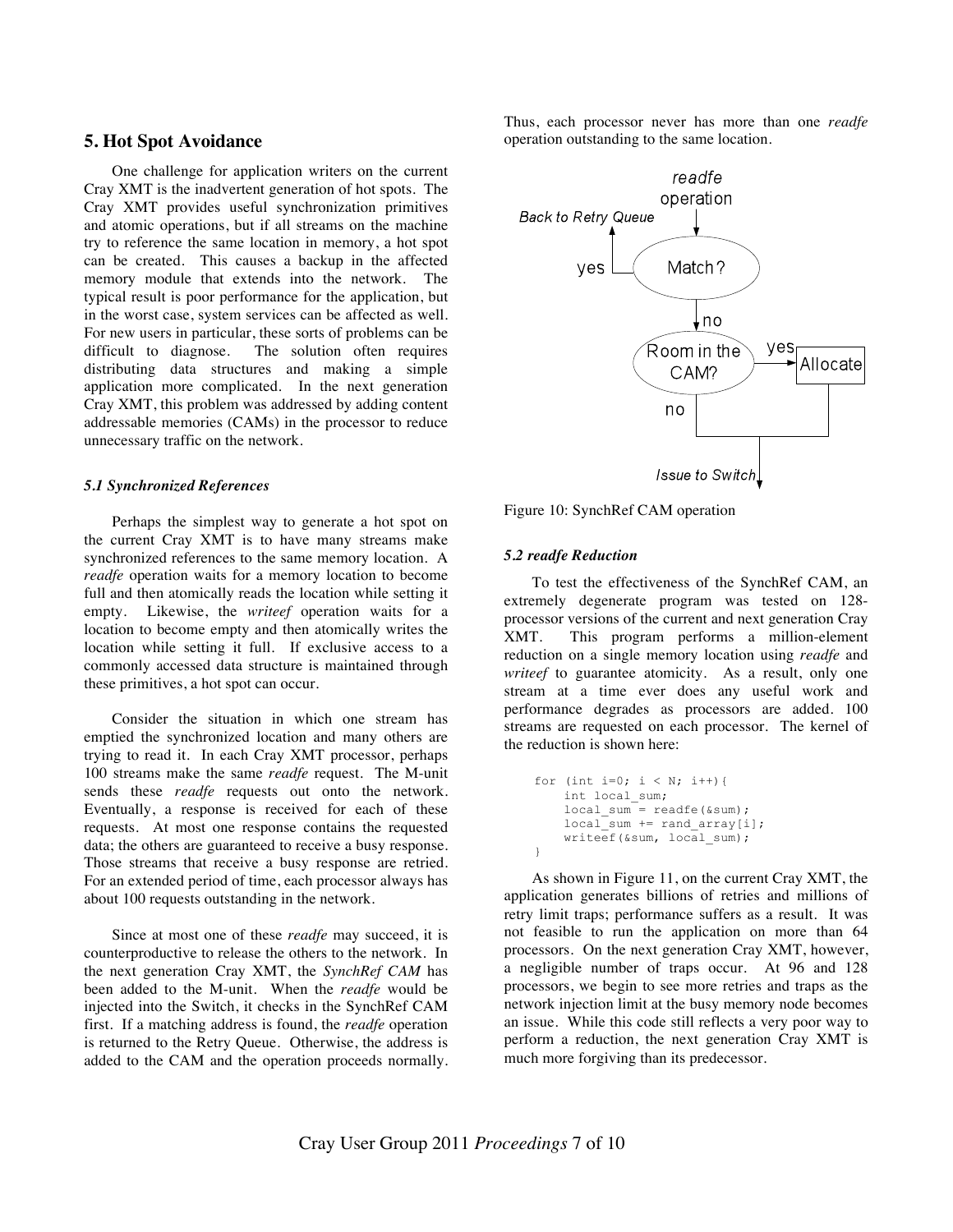

Figure 11(a): readfe Reduction execution time



Figure 11(b): readfe Reduction traps (millions)



Figure 11(c): readfe Reduction retries (billions)

## *5.3 Fetch & Add Combining*

Another commonly used method for coordinating among many streams or for updating a shared accumulator is to use the Cray XMT's atomic Fetch & Add operation. Unlike the *readfe* operation, the Fetch & Add operation is satisfied without the need for retrying. However, if many streams on all processors try to access the same memory location, the affected memory controller is still oversubscribed by a factor that grows with the number of processors in the system.

In the next generation Cray XMT, Fetch & Add operations are combined in the M-unit in order to reduce network and memory bandwidth requirements. The Fetch & Add Combining logic includes a small, four-entry, *Fetch & Add Combining CAM* (FACC), a 128-entry *Fetch & Add Linked List* (FALL), and a sixteen-entry *Fetch & Add Retirement CAM* (FARC).

When a Fetch & Add operation would be issued to the Switch, it checks for a match in the FACC. If a match is not found and there is an available entry, the packet allocates in the FACC and waits for a specified period of time to permit combining. The FACC includes an accumulator for the data and a pointer to the first element (initially null) of a linked list of its dependents. If a match is found and there is room in the FALL, the packet allocates in the FALL, adds itself to the FACC entry's dependent list, and updates the accumulator in the FACC with its data. If a packet cannot make the desired allocation (either a match is found but there is no room in the FALL, or a match is not found but there is no room in the FACC), the Fetch  $\&$  Add operation is immediately released to the Switch.

When an entry in the FACC has waited for the specified period of time to allow combining, it allocates an entry in the FARC, removes itself from the FACC, and a network request is created. This Fetch & Add request includes the address and identifiers associated with the Fetch & Add operation that first allocated in the FACC, but specifies the accumulated data of all Fetch & Add operations that were combined in this entry. The FARC contains a pointer to the first element of the FALL. When the response to the Fetch  $\&$  Add request is received by the M-unit, the FARC is consulted and the linked list is traversed. Each response to the register file is constructed by re-accumulating the data from memory with the data from the elements in the linked list. The FARC and FALL entries are deallocated as they are referenced. Figure 12 gives an example of three Fetch & Add requests that are combined in the M-unit.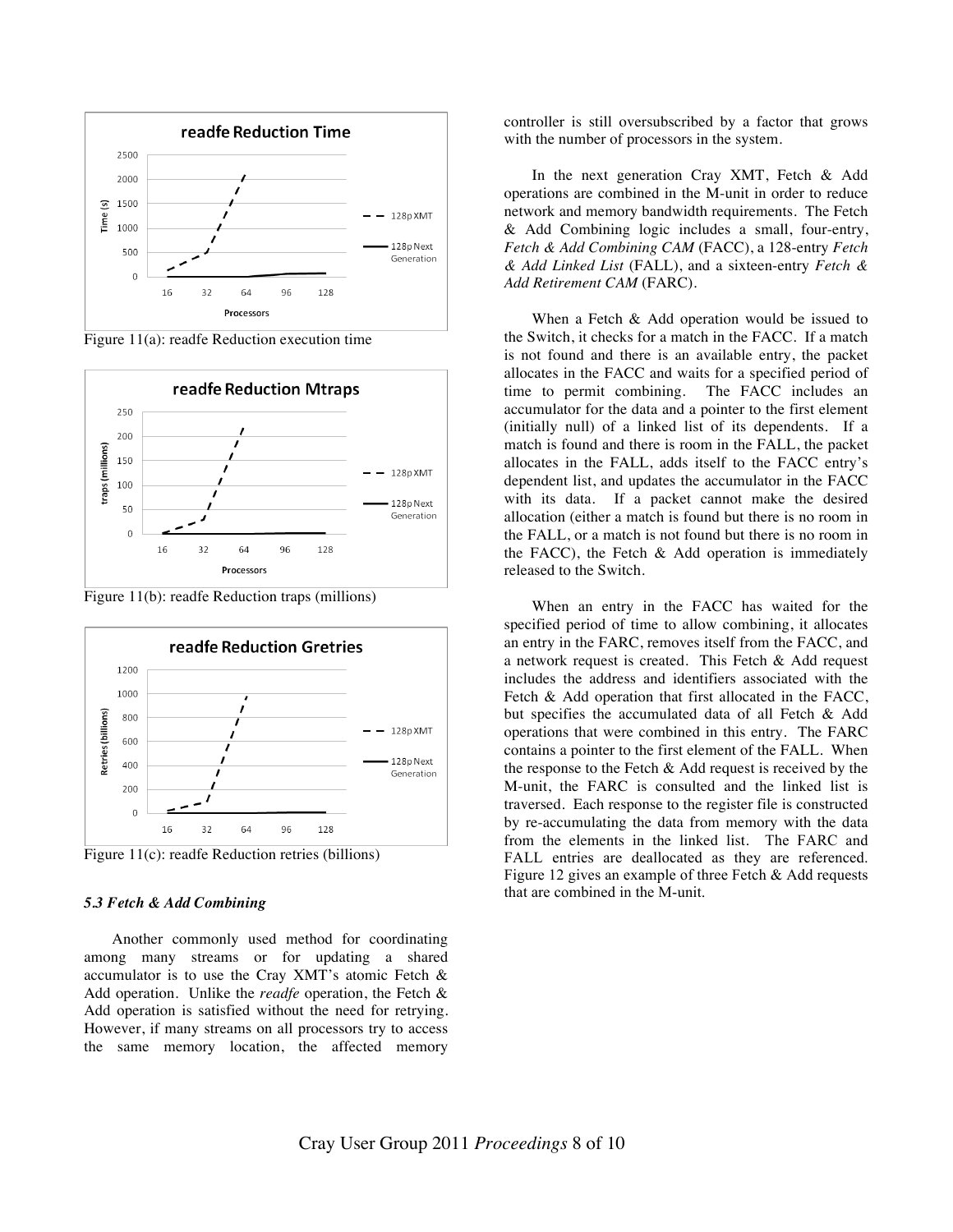

Step6. Generate response to Tag2



Figure 12: Fetch & Add Combining Example

*What about that wait time?* Since Fetch & Add operations are required to wait to allow combining, we must consider applications that do not benefit from combining. For example, when generating a histogram of a large table, very little combining may be expected. Consider an application with 100 streams building a histogram with Fetch & Add operations. If each stream always has only one Fetch & Add operation outstanding at once, then four (the size of the FACC) out of 100 Fetch & Add operations are delayed. Early experience has shown that adding latency to 4% of these Fetch & Add operations has little to no effect on performance. As long as there is sufficient concurrency in the application, the additional latency is completely hidden. The benefits of this feature as demonstrated below far exceed the potential drawback.

## *5.4 Fetch & Add Reduction Performance*

On the current Cray XMT, when an accumulator is frequently updated in memory using the Fetch & Add

operator, it is common practice to replicate the accumulator to spread out the updates. When an update is to be made, one of the copies is randomly selected. We wrote a simple program to compare the usefulness of this optimization on the current and next generation Cray XMTs. The kernel of this program is shown here:

```
for(int i = 0; i < num updates; i++) {
    int copy = MTA CLOCK(0) & (num copies-1);
    int fetch add(&array[copy*CACHE_LINE], 1);
}
```
The MTA\_CLOCK intrinsic returns the free-running processor clock and is used here as an inexpensive way to generate a somewhat random value. The number of copies (num\_copies) is required to be a power of two. Note that each copy must reside in its own cache line so that the copies are mapped to different memory controllers.

This program was run with 32 billion updates on 512 processor machines. As shown in Figure 13, simply updating a single memory location on the current Cray XMT creates a significant hot spot and results in very poor performance. Performance is improved as copies are added. On the next generation Cray XMT, however, best performance is achieved with a single accumulator. As copies are added, the FACC becomes polluted and less effective as a result. When many copies are added, the FACC becomes less of a factor and performance more closely resembles that of the original Cray XMT. In all cases, however, the FACC improves performance. By optimizing the simplest implementation, new users on the next generation Cray XMT should not have to learn about this ugly coding trick.



Figure 13: Fetch & Add Reduction

## **6. Conclusion**

The Cray XMT has proven to be very effective at solving applications with very large data sets that are